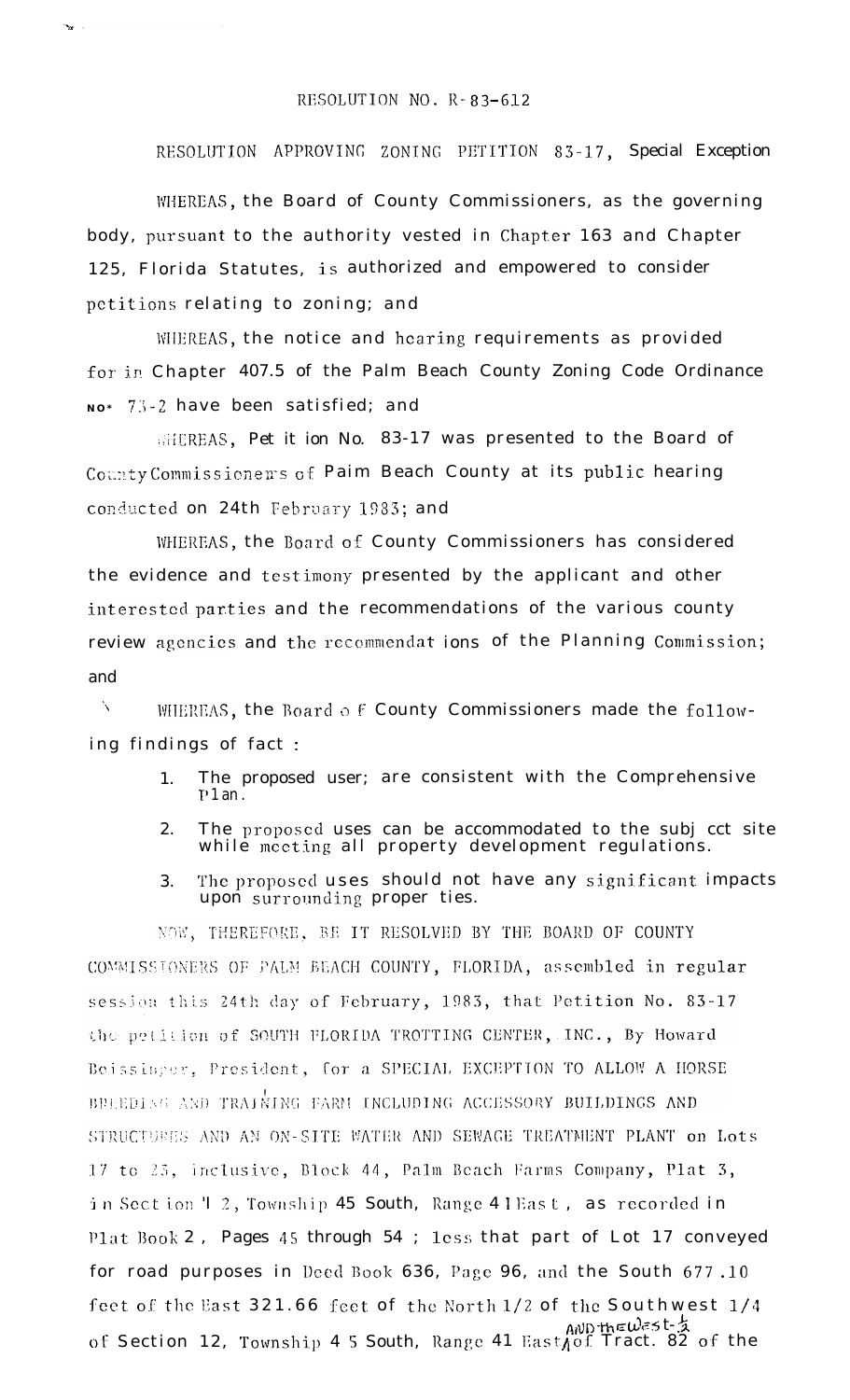Unrecorded Plat of Heritage Farms in Section 12, Township 45 South, Range 41. East; more particularly described as follows : Commence at the Northeast corner of the West 1/2 of said Section 12; thence on an assumed bearing of South  $0^{\circ}15'28''$  East along the East line of the said West  $1/2$  a distance of 3,315.33 feet, thence South 88°55'17" West a distance of 331.. SO feet to the Point of Beginning of this description; thence continue South 88°55'17" West a distance of  $331.50$  feet; thence South  $0°20'40''$  East a distance of  $706.40$  feet; thence North 89°46' 02" East a distance of 331.0 feet; thence North  $0^{\circ}18'04''$  West a. distance of 711.29 feet to the Point of Beginning; subject to easement over the east 35 feet thereof; and the East  $1/2$ of Tract 82 in the Unrecorded Plat of Heritage Farms in Section 12, Township 45 South, Range 41 East, described as follows: Commence at the Northeast corner of the West  $1/2$  of said Section 12; thence on an assumed bearing of South 00°15'28" East along the East line of the said West  $1/2$  a distance of 3,315.33 feet to the Point of Beginning; thence south 88°55'17" West 331.50 feet; thence South  $00^{\circ}18'04''$  East 711. 29 feet to the South line of the North  $1/2$  of the Southwest  $1/4$  of said Section 12; thence North 89°46' 02" East along the said South line a distance of 331. 00 feet to the East line of the said West l/2; thence North OO"15'28" West along the said East line a distance of 716.18 feet to the Point of Beginning; less the South 677.10 feet OF the East 321.66 feet of the North  $1/2$  of the Southwest  $1/4$  of said Section 1.2. Said proper-ty located on the Southwest corner of the intersection of U.S. 441.  $(S.R. #7)$ and 75th Street South in an AR-Agricultural Residential District, was approved as advertised subject to the following conditions:

- Petitioner shall seek Health Department guidance in  $1.$ locating the sewer plant as near to the center of the property as feasible.
- ?. The property owner shal 1 dedicate the North 40.00 feet **0 f 7'1-3 (1 ?. <sup>s</sup> 7.i' ,** 18, 19 F, 20, 1330~1; 44, Palm Beach Farms rc, runsels in the rest below. The rest of the right-of-way for Canal S-8 according to the maps on file in the Clerk of the Circuit <code>Court's Office. All</code> rights-of-way can be by Quit Claim **r-lcc!d or ~iclscJl!cl~ t (011 011'1' forJJJ) , wh <sup>i</sup> chevcr the** ownor prefers. Allright s-o f-way mus  $\mathbf{r}$ : be unencumered.

 $\sum_{i=1}^N \frac{1}{i}$